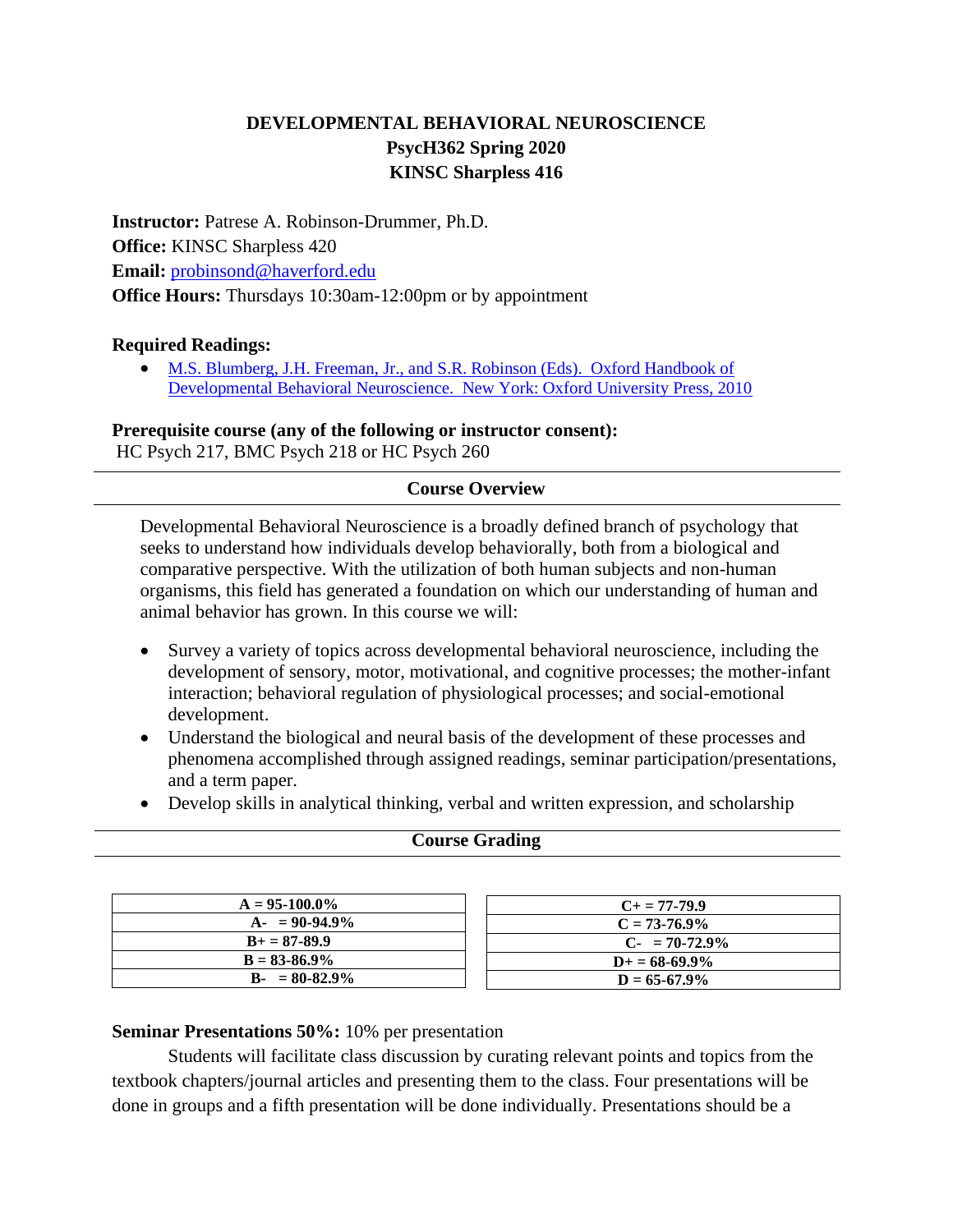guided summary of the main points from the texts augmented by comments and questions pulled from weekly discussion questions.

## **Term Paper Outline 10%**

Students are required to write a critical review of a topic covered in the course and, prior to submitting the manuscript, turn in a proposed outline of the paper and its topic. This outline should include a list of the primary sources as well as a general frame for the paper itself. Students should schedule to meet with me prior to the outline due date to discuss potential topics.

#### **Final Term Paper 15%**

Students will write a critical review of one of their seminar presentation topics in term paper format ( $\sim$  7-10 pp, double spaced including figures and references). A rubric will be providing detailing expectations for both the outline and final document.

#### **Discussion Questions 15%**

Prior to each class, students will submit a discussion question about the chapter for that week. Questions should be thoughtful and extend beyond what can be gleaned from the text. Ideas and comments can also be posted and offered as discussion topics. Questions must be submitted on the Tuesday prior to class so that groups presenting for that week can address the posts during their presentation.

#### **Seminar Participation 10%**

It is imperative that students demonstrate their understanding of the material through regular discussion participation. To objectively measure this, tallies of student participation will be recorded during class. Asking or answering questions, commenting on topics or offering insight into other's inquiries all contribute to a student's score.

#### **Mini-Reviews up to 3%:** 1% per mini-review

Students are encouraged to explore additional readings from primary sources and can submit a summary of any course topic for 1% additional course credit. Reports should be submitted in the form of a 1-page (max) mini-review of three empirical, peer-reviewed articles with one additional review-type article as a reference. Students may submit up to three minireviews for credit.

#### **Course Policies**

**Missed Assignments:** There are opportunities to accrue extra course points and as such no late assignments will be accepted unless with an excuse note from the dean.

**Absences:** Class attendance and participation is "optional" although a portion of your course grade will come directly from in-class assignments.

**Academic Dishonesty:** Please refer to the University policy on cheating and academic dishonesty through the [Honor Code](https://www.haverford.edu/academics/honor-code)